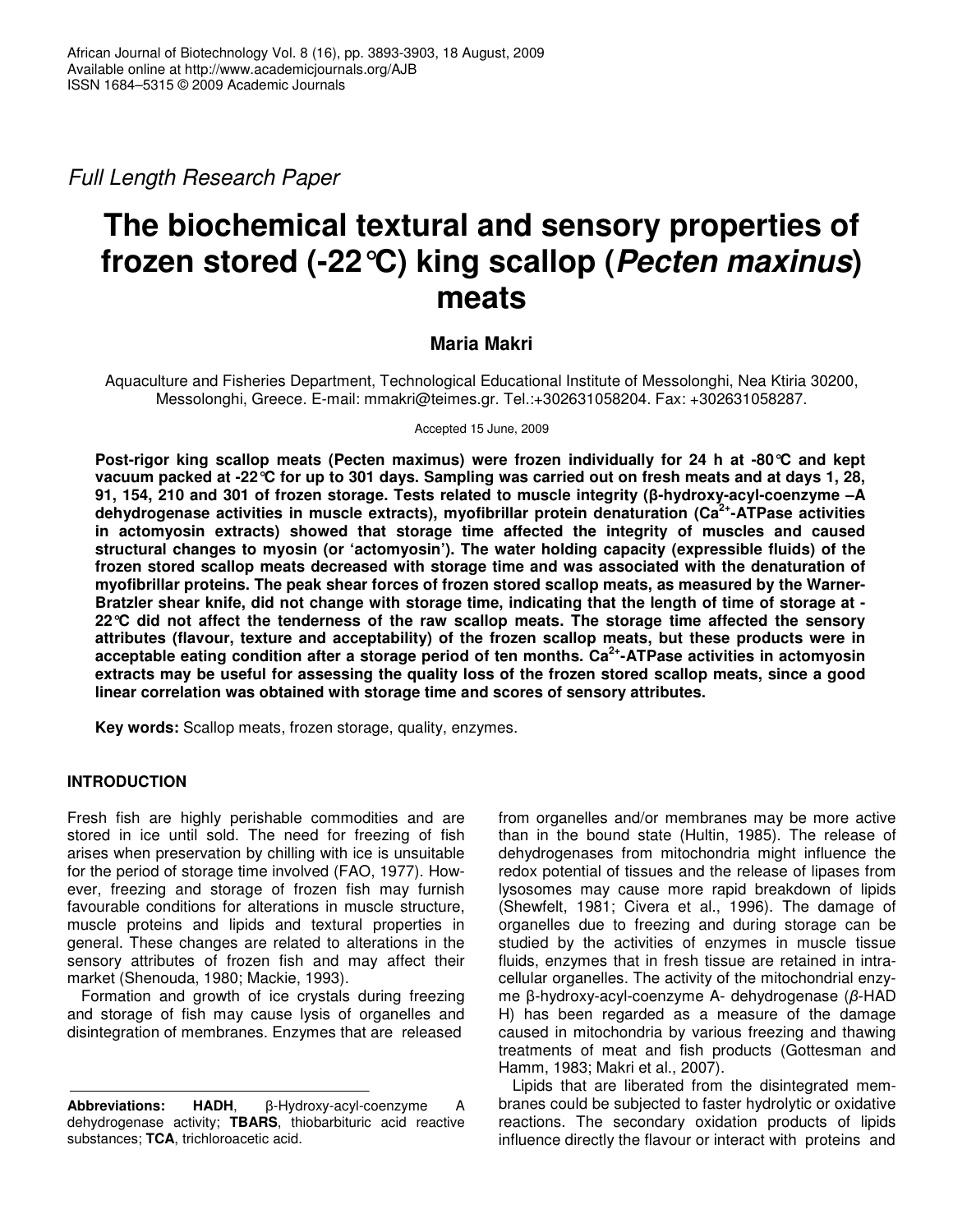cause off colours. The changes in lipids during storage of frozen fish can be detected by a variety of chemical tests including free fatty acids content, peroxide value, conjugated dines, thiobarbituric reactive substances (TBARS) etc (Shenouda, 1980).

Changes in the moisture phase during freezing and frozen storage of fish may provide an environment that is conductive to changes in the myofibrillar proteins (Mackie, 1993). Alterations in myofibrillar proteins have been associated with the changes in water holding capacity and textural properties of frozen stored fish. The changes in myofibrillar proteins can be detected in the form of reduced solubility and extractability in saline and other extracting solutions and also reductions in myosin and actomyosin ATP-ase activities, sulfhydryl groups, apparent viscosity, gel-forming ability etc (Shenouda, 1980).

The physical, chemical, bio-chemical and sensory properties of frozen stored fish species have been studied for several decades because of their economic importance. However, little information is available on the quality of frozen stored bivalve molluscs that comprise a significant marine resource.

King scallop (*Pecten maximus*), a bivalve mollusc, is widely distributed in northwest Europe (Brand, 1991). It is much prized as food and the adductor meat, the major edible part of king scallop, is offered to the consumers mainly as fresh and frozen product (Hardy and Smith, 1986). In addition, the exports of king scallops from the producer countries are based mostly on frozen products. For instance, the production of frozen scallops in U.K. in the year 2004 accounted for 20% of the total production of scallops (FAO: http://faostat.fao.org). Freezing, therefore, forms an important section of scallops industry.

There are some reports in the literature on freezing and cold storage of scallop species (Dyer and Hiltz, 1974; Aurell et al., 1976; Chung and Merritt, 1991a, b; Kawashima and Yamanaka, 1992, 1995 a,b; 1996), but there is a lack of information on the quality of frozen King scallop adductor meat. Therefore, the stability in storage of king scallop adductor meat need to be investigated.

The present study is aimed to investigate the effects of the length of time in frozen storage on the quality of scallop meats (*P. maximus*) in regard to the integrity of muscle structure, myofibrillar protein denaturation, lipid degradation, instrumental texture and sensory changes. The information obtained would be useful for assessing the quality of king scallop meats during storage for commer-cial purposes.

# **MATERIALS AND METHODS**

#### **Scallop meats processing and storage**

A total number of 105 whole scallops (*P. maximus*), from the Orkney fishing area, were purchased from the Aberdeen fish market. The whole live scallops were delivered to the School of Life Sciences of the Robert Gordon University packed in crushed ice on the same day as their arrival at the fish market.

At the laboratory, the scallops were shucked and the striated part of the adductor muscle, that is, the scallop meat, was separated from all other tissues. In order to ensure that the scallop meats were in post rigor state, they were stored in glass jars without any washing, buried in crushed ice and stored in a chill room at 2 to 4°C for 3 days. Post-rigor scallop meats were required in order to ensure that any difference in instrumental texture measurements would indeed result from differences in freezing and frozen storage and were not due to the development of rigor in the raw scallop muscles prior to freezing. The mean weight of scallop meats was 35  $\pm$  5.6 g (mean  $\pm$  S.D.).

At the end of the storage period, the scallop meats were divided into 7 groups, each containing 15 scallop meats. The scallop meats from the first group were analyzed as unfrozen controls and the others were individually frozen at -80°C for 24 h on perforated stainless steel sheets. During freezing, the temperature of the centre of 6 scallop meats was monitored using T -type thermocouples and a recording thermometer (Comark Instruments, U.K.). Immediately after freezing, the scallop meats were placed in polyethylene food bags, each containing 5 frozen scallop meats. The bags were vacuum-packed and stored in a domestic freezer cabinet at -22°C.

The stored frozen scallop meats were analyzed for physical, biochemical and sensory properties immediately after freezing and after 28, 91, 154, 210 and 301 days in frozen storage. In each sampling period, 15 frozen scallop meats, that is, the content of 3 bags, were analyzed.

Thawing of frozen scallop meats was performed by placing the scallop meats individually on a wire gauge set on top of a plastic cup. The whole apparatus was enclosed in a plastic bag to prevent evaporation and kept at +4°C in a refrigerator for 12 h. Subsequently, sensory, expressible fluids and instrumental texture determinations were performed on each frozen/thawed scallop meat. The remaining tissue from those determinations and a slice of approximate weight of 2 g, which was removed from the right surface of each scallop meat were used for the preparation of the extracts for the chemical and biochemical analyses, as follows (i) the slices from 5 scallop meats were used for the preparation of one extract for the  $\beta$ -hydroxy-acyl-coenzyme-A dehydrogenase (HADH) determinations and (ii) the remaining tissues from 5 scallop meats were pooled first and then minced in a domestic mincer. The minced scallop meats were then immediately used for the preparation of extracts.

For the chemical and biochemical analyses, 3 extracts were prepared for each storage period coming from 5 different scallop meats. The extracts were stored in an -80°C freezer until analysis.

The results of the chemical and biochemical analyses were the mean of 3 independent determinations and those of sensory, expressible fluids and instrumental texture determinations were the mean of 15 independent determinations.

#### **Freezing time and rate determination**

The thermocouples for the temperature measurements were placed at the centre of the thickest part of the scallop meats which was taken as the maximum distance between the right and the left surface of the scallop meats, and was measured by using a vernier instrument. The thermocouple was inserted at the centre of the thickest part from the lateral surface of the scallop meat.

The freezing time  $(t_e)$  was calculated as the time (minutes) required to decrease the temperature of the thermal centre from an average initial temperature of  $4 \pm 1$  °C to a final temperature of -20℃ following the recommendations of the International Institute of Refrigeration (1986). The freezing rates at the thermal centre, expressed as cm  $h^{-1}$ , were obtained from the ratios of the distance from the surface to the thermal centre of the scallop muscles and the effective freezing times,  $t_e$  (in hours; Chen and Pan, 1995) following the formula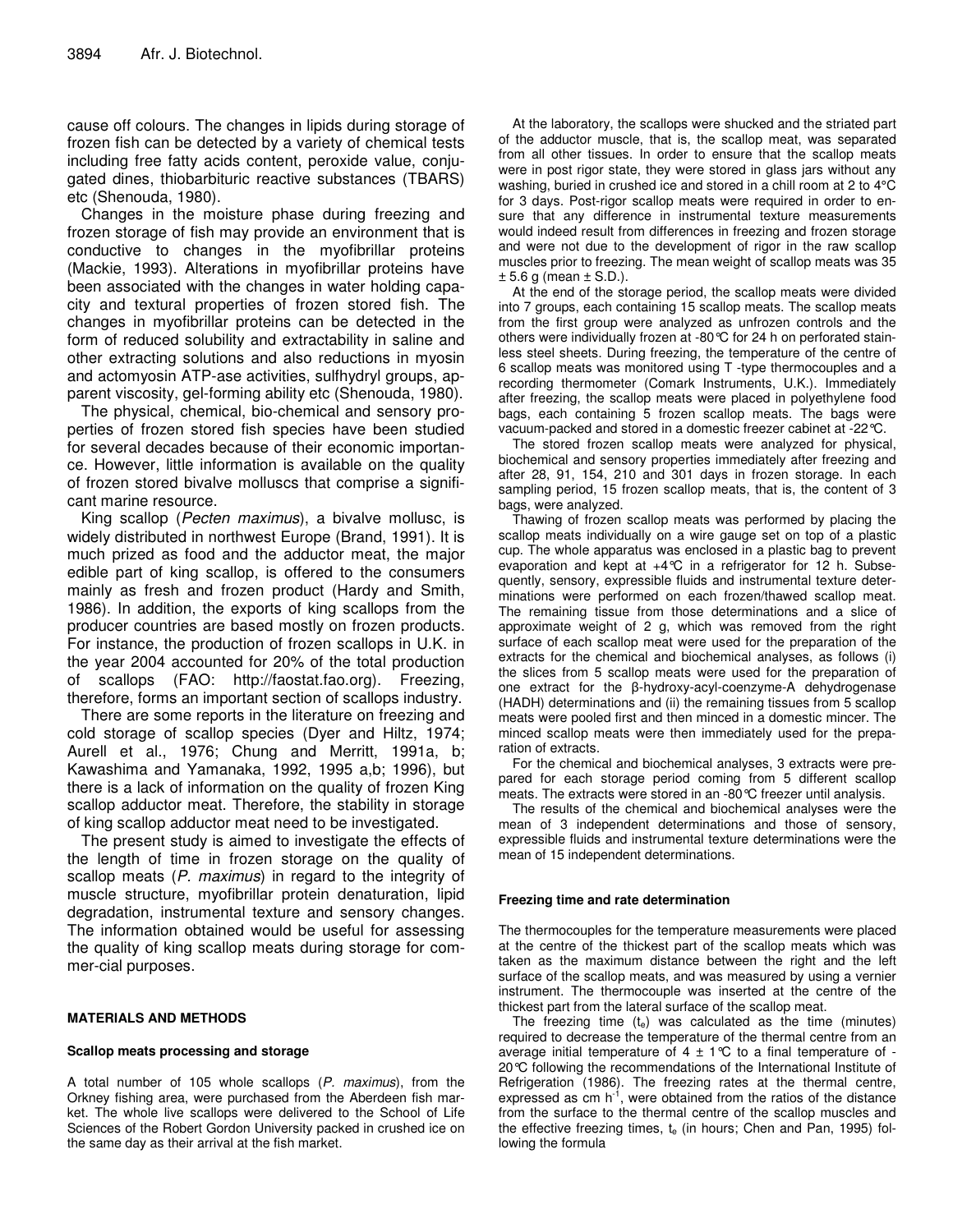Freezing rate (cm  $h^{-1}$ ) = Half thickness of scallop muscle (cm) x  $t_e^{-1}$ 

The characteristic freezing time  $(t_c)$  was calculated according to Bevilaqua et al. (1979) as the time (in min) for which the thermal centre of scallop muscles was in the temperature range of maximal ice crystallization, that is from -1 to -7°C.

#### Determination of the β-hydroxy-acyl-coenzyme-A dehydro**genase activity of scallop meats**

The filtrates for the HADH (enzyme class [EC] 1.1.35) assays were prepared according to Fernandez et al. (1999). The HADH released in the filtrate was assayed according to Fernandez et al. (1999). Results were expressed as milliunits per gram of tissue.

#### **Ca 2+ - ATPase activities in actomyosin extracts**

For the preparation of actomyosin, a portion (5 g) of the scallop meats' mince was washed with 25 ml of ice-cold de-ionised water for 15 min and drained through a chilled Buchner No 3 funnel under vacuum. This step was needed to deplete the mince of sarcoplasmic proteins. It was repeated twice more.

A volume of 20 ml of iced-cold 5% (w/v) NaCl ( $pH = 7$ ) was added to the washed mince. The slurry was allowed to stand at 0 to 4°C for an extraction period of one hour and subsequently was centrifuged for 30 min at 5,000 g at 4°C. The supernatant solution was designated 'actomyosin extract' and was used for protein content and Ca<sup>2+</sup>-ATPase activity measurements.

The protein concentration in actomyosin extracts was determined by the bicinchoninic acid (BCA) procedure (Sigma Procedure TPRO-562, BCA-1, Sigma Biochemicals Co., St. Louis, Mo., U.S.A).

The Ca<sup>2+</sup>-ATPase activity was determined according to Carvajal et al. (1999). A portion (100 µl) of actomyosin extract was added to 50  $\mu$ l of 0.5 M Tris-maleate (pH = 7). To that mixture were then added 50 µl of 0.1 M calcium chloride, 750 µl de-ionized water and 50 µml 20 mM ATP solution (pH = 7). The reaction was conducted for exactly three minutes at 25°C and terminated by adding by adding 0.5 ml of chilled 15% (w/v) of trichloroacetic acid solution (TCA). The mixture was then centrifuged at 10,000 g for 30 min and the inorganic phosphorus liberated in the supernatant was measured by the method of Fiske and Subbarow (1925). Specific activity was expressed as µmoles inorganic phosphate (Pi) releaseed/mg protein/minute. A blank solution was prepared by adding chilled TCA prior to addition of ATP.

#### **Thiobarbituric acid reactive substances determinations**

A portion (5 g) of the scallop meats' mince was homogenized with 20 ml chilled 7.5% (w/v) trichloroacetic acid (TCA) for 0.5 min and filtered using Whatman No 1 filter paper. A portion (0.5 ml) of this filtrate was used for the determination of thiobarbituric acid reactive substances (TBARS, mg malondialdehhyde per kg of sample) according to Vyncke (1970).

#### **Determinations of expressible fluids**

Two cylindrical portions of each scallop meat, 4 mm in thickness and 20 mm in diameter, were excised from the left surface of scallop meats by means of a ring having 4 mm thickness and 20 mm diameter. Each cylinder was weighed accurately with a Mettler analytical balance and placed on a double thickness filter paper Whatman No 1. It was then covered with another double thickness filter paper and the pack was subjected to a 1,000 g force for 1 min

using a Steven's texture analyzer fitted with a cylindrical flat probe (50 mm diameter and 20 mm height). The above-mentioned force was chosen since it would cause the least possible damage to the cylinders (Chung and Merritt, 1991a). Expressible fluids were calculated from the weight difference between the initial and the final weight of the cylinders. Two measurements per frozen stored and thawed scallop meat were taken.

The results of expressible fluids determinations were expressed as g per kg of weight of frozen/thawed scallop meats.

#### **Texture determination as measured by the texture analyzing system**

Texture measurements were performed according to Chung and Merritt, (1991b). Peak shear force measurements were performed with a Steven's texture analyzer at a crosshead speed of 50 mm per min. Shear strengths were measured with a V-shaped Warner-Bratzler shear probe mounted on the Steven's load cell.

From the central part of each scallop meat 2 cylinder portions (10 mm in diameter and 10 to 15 mm long) were excised longitudinal to muscle fibres using a cork borer. Individual cylinders were weighed and then inserted through the triangular opening of the blade and placed on the load cell in such a position that the scallop meat fibres were at right angles to the blade penetration. The peak shear force, expressed in gram-force (g\*), required to cut the cylinder into 2 pieces was read from the control panel of the analyzer. The shear peak force was adjusted to units of g\*per g of scallop meat cylinder to take into account of variations in weight of scallop meats cylinders (Chung and Merritt, 1991b).

#### **Sensory assessments**

A portion (4-5 g) of muscle was removed from the anterior part of each scallop meat longitudinal to muscle fibres. It was steamcooked for 10 min using a domestic steam cooker. After cooking, the portions of scallop meats were placed on wire gauze supported on a plastic cup, the whole apparatus was covered with a polyethylene bag and left at room temperature to cool for 30 min. The portions of scallop meats were then evaluated by 15 trained assessors for flavour, texture and overall acceptability.

Flavour and overall acceptability were scored on a 5-point scale and texture on a 6-point scale. The scoring system for flavour was as follow:

- 5 = normal sweet taste
- $4 = no$  sweet flavour, neutral
- 3 = slight sour or rancid flavour
- 2 = moderately strong sour and rancid flavour
- $1 =$  very unpleasant putrid or rancid flavour

The degree of liking (overall acceptability) was rated using a five point hedonic scale. The scale was as follows:

- $5 =$  like very much
- $4 =$  like
- 3 = neither like or dislike
- $2 =$  dislike
- $1$  = dislike very much.

For texture rating, the scoring system, described by Koning and Mol (1991) with slight modifications, was used. The scoring system was as follow:

- 5 =Tender, succulent, normal texture
- $4 =$  Slightly tough and dry
- 3 = Tough, dry but edible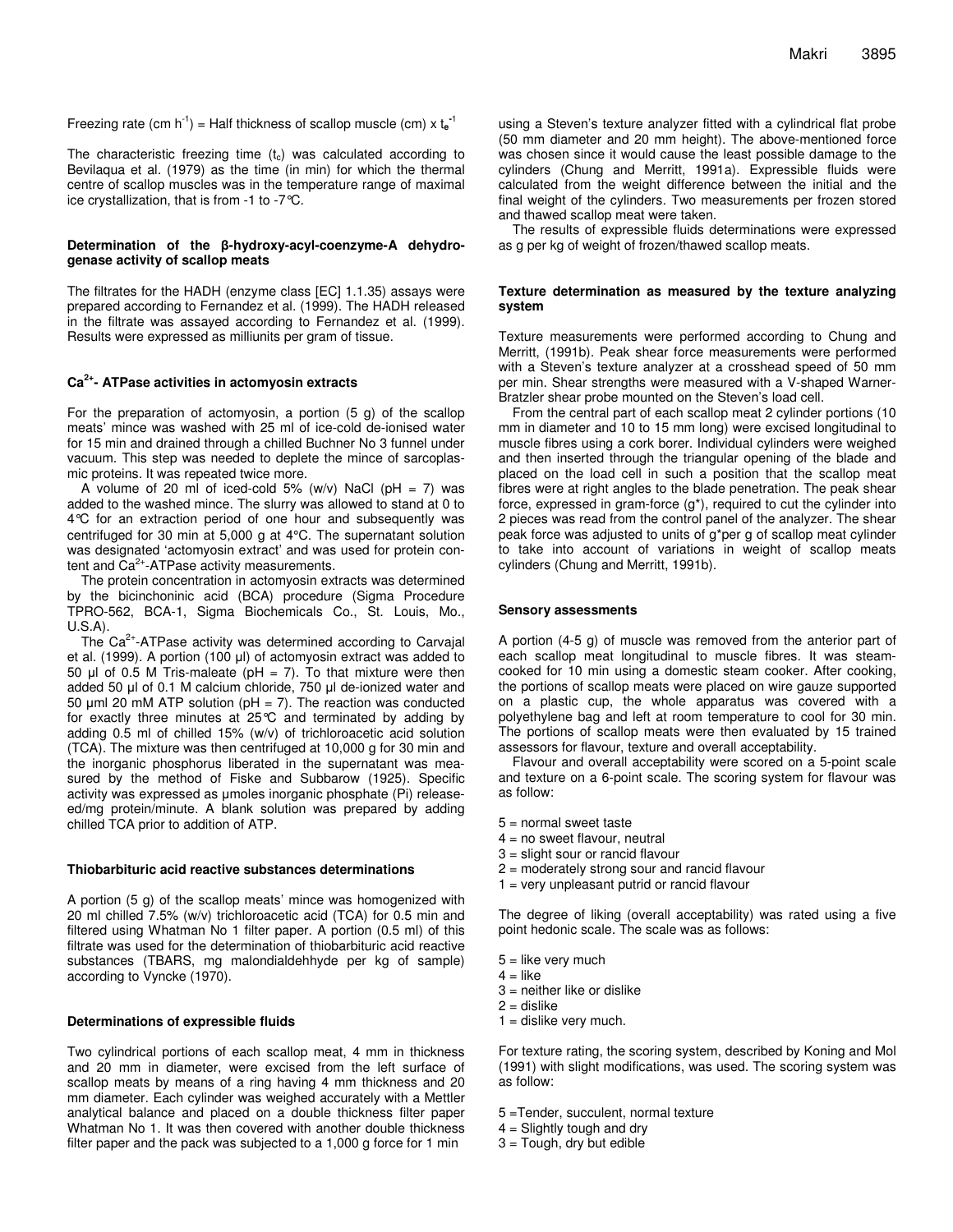

**Figure 1.** The effect of the length of time of storage at -22°C on  $\beta$ -hydroxy-acyl-coenzyme-A dehydrogenase activities. Values are means  $\pm$  SEM, n = 3. Groups with different letters (a, b) are significantly different (P<0.05). The '0' storage time presents fresh scallop meats.

- $2 =$  Very tough and dry
- $1 =$  Stringy, unable to swallow
- 0 = Very stringy, completely inedible.

### **Statistical analyses**

One-way analysis of variance (ANOVA) was performed to test for the effects of storage time on physical, chemical and biochemical parameters. ANOVA based on Kruskal-Wallis method was used to examine the effects of storage time on each sensory attribute, since scoring was limited to discrete values. Pearson's correlation coefficients between the means of the parameters studied were also calculated. The parametric and non parametric ANOVAs showing significant differences were followed by a Tukey HSD and Dunn post-hock test, respectively. In all statistical analyses significance was accepted when  $P < 0.05$  (Zar, 1984).

# **RESULTS AND DISCUSSION**

#### **The freezing process**

Freezing scallop meats in a -80°C freezer produced freezing times, freezing rates and characteristic freezing times equal to 28 min, 3.17 cm/h and 19 min, respectively. In commercial fish industries, scallop meats are frozen mostly individually in mechanical freezing systems (Mason, 1983; Hardy and Smith, 1986). Typical freezing rates that can be met by freezing of seafood by such freezing systems range from 0.3 to 3 cm/h (International Institute of Refrigeration, 1986). Therefore, the experimental conditions of freezing scallop meats in the present study produced freezing times and rates that can be met in commercial practice of freezing scallop meats.

## **Effect of storage time on -hydroxy-acyl-coenzyme-A dehydrogenase activity in scallop meats**

In fresh tissue the enzyme HADH is retained in mitochondria. However, HADH activities were found in the filtrates of fresh scallop meats (Figure 1). These results suggest that mitochondria were damaged at the surfaces where the scallop muscles were cut and thus a certain amount of the enzyme had leaked from damaged mitochondria into the muscle (Gottesman and Hamm, 1983). Moreover, autolysis of the scallop meats could have caused disruption of some mitochondria, since the fresh scallop meats were stored in ice for 3 days prior to analysis (Hoz et al., 1992, 1993; Pavlov et al., 1994).

The activities of HADH in scallop meats frozen for 24 h at -80°C and then thawed were significantly higher than those in fresh scallop meats (Figure 1). HADH activities have been reported to have increased due to freezing in trout (Garcia de Fernando et al., 1992; Hoz et al., 1992), kuruma prawn (Hoz et al., 1993), sole, salmon, prawn, Norwegian lobster (Fernandez et al., 1999), plaice, whiting and mackerel (Dulfos et al., 2002). These findings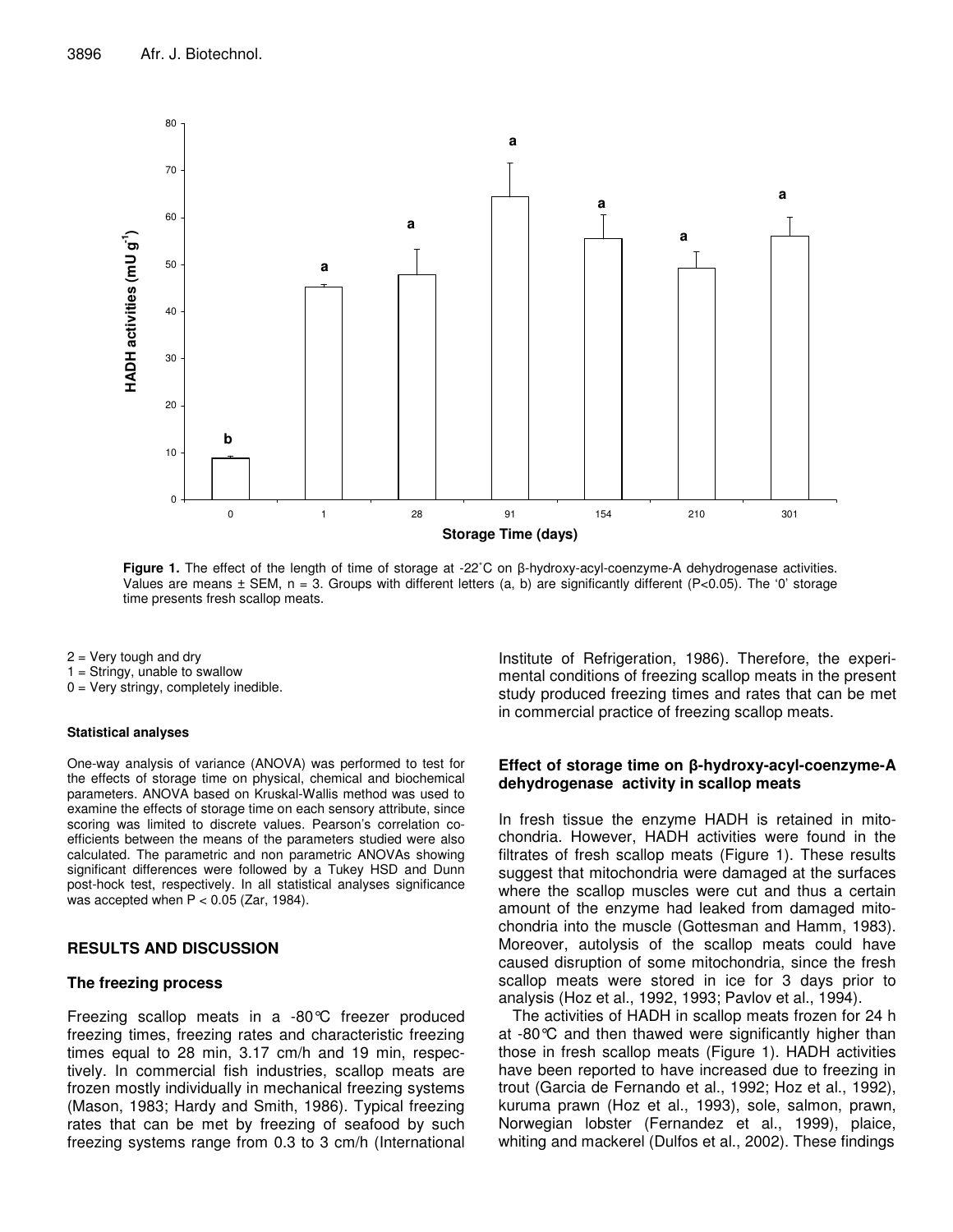

**Figure 2.** The effect of the length of time of storage AT -22°C on Ca<sup>2+</sup>-ATPase activities. Values are means ± SEM, n  $=$  3. Groups with different letters (a, b, c) are significantly different (P<0.05). The '0' storage time presents fresh scallop meats.

and the results of the present study indicate that the freeze-thaw process itself affects the integrity of mitochondria of scallop meats. The freeze damage of mitochondria may be due to dehydration of the mitochondrial inner membrane and/or mechanical disruption of mitochondrial membranes by ice crystals (Hamm and Gottesmann, 1982).

From the results of the present study, an increase in HADH activity in scallop meats was observed in the first 91 days of storage at -22°C, followed by a slight decrease up to 301 days (Figure 1). HADH activities in frozen scallop meats stored frozen for 91 days were 7.3 times the HADH activities of fresh scallop meats. In addition, the HADH activities in the scallop meats, frozen for 24 h at -80°C and then thawed increased about 4.5 times the activity of the fresh scallop meats. Thus, a part of the release of HADH in frozen scallop meats, stored for 91 days at -22°C, may be related to the time the scallop muscles remained in frozen storage at -22°C and not only to the freezing process. By means of lysosomal marker enzymes, Benjakul et al. (2003) showed that storage over 24 weeks at -18°C caused disintegration of membrane structures of several tropical fish.

The storage of a frozen muscle at temperatures above its eutectic temperature goes together with the growth of intra-cellular ice and formation and accretion of intercellular ice (Hamm, 1986). In the present study, scallop meats were frozen at characteristic freezing time (t**<sup>c</sup>** value) of 19 min, which should, mainly, result in intracellular ice formation (Love, 1955). Therefore, the additional release of the HADH enzyme, observed in scallop meats stored for 91 days at -22°C, may be due to further mechanical damage of mitochondrial membranes by the enlargement of intra-cellular ice and/or dehydration of membranes by the formation and accretion of intercellular ice (Hamm and Gottesmann, 1982). Moreover, the decrease in HADH activity in scallop meats after 91 days of storage may be due to the denaturation of the released enzyme during prolonged storage. Similar results and suggestions were reported by Benjakul et al. (2003) after studying the effects of prolonged cold storage at - 18°C on membrane integrity of croaker and lizardfish as determined by marker lysosomal enzymes.

Overall, the time in cold storage at -22°C may affect the integrity of intra-cellular organelles of scallop meats via ice recrystallization, it may also affect the activity of released mitochondrial enzymes.

# **Effects of storage time on Ca 2+ -ATPase activities in actomyosin extracts**

Ca<sup>2+</sup>-ATPaseactivity in actomyosin extracts from frozen stored frozen scallop meats decreased throughout the 301 days of frozen storage at -22°C. The marked decrease was observed within the first 91 days of frozen storage (Figure 2).

The decrease in Ca<sup>2+</sup>-ATPase activities in actomyosin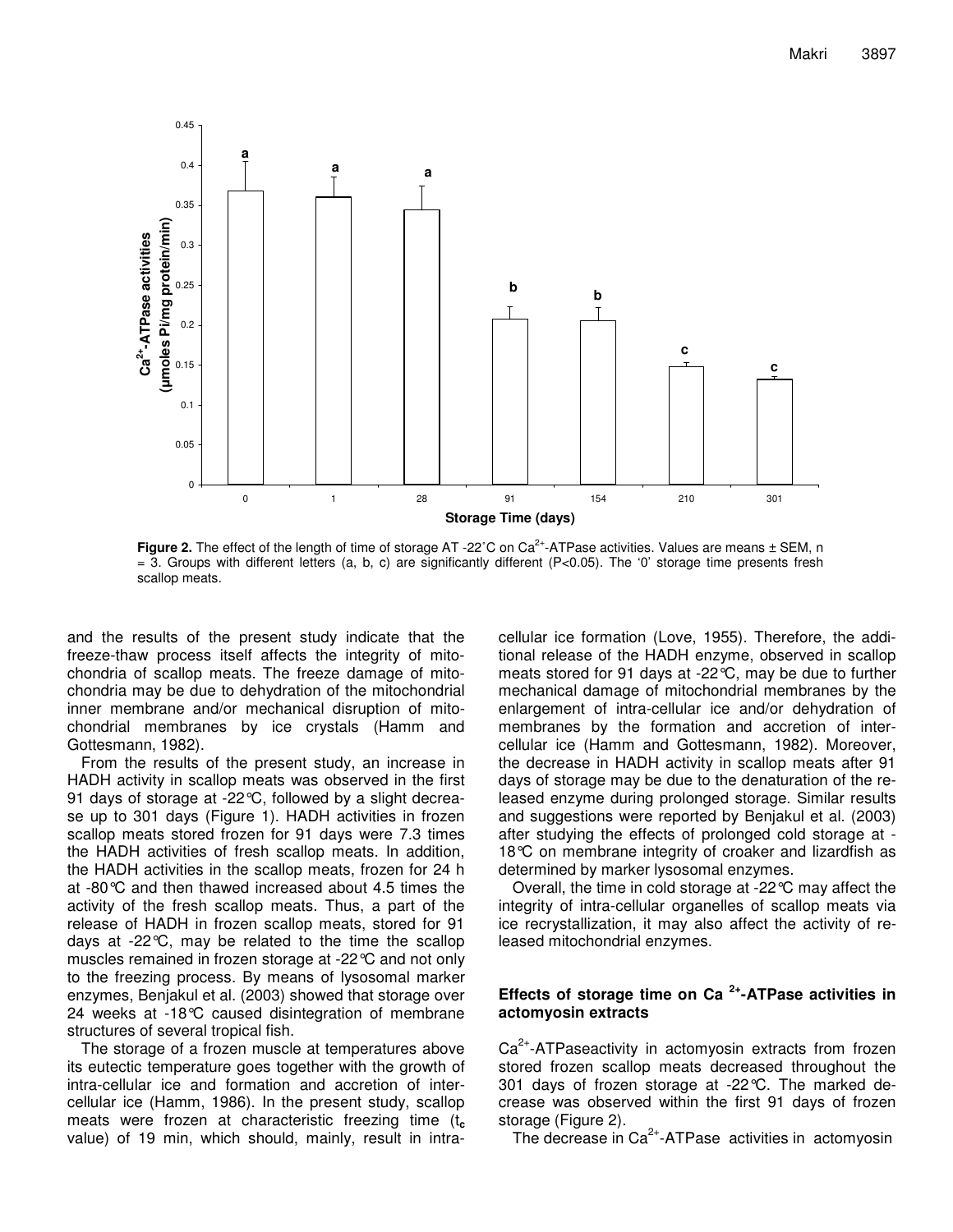

**Figure 3.** The effect of the length of time of storage at -22˚C on thiobarbituric acid reactive substances (TBARS). Values are means  $\pm$  SEM,  $n = 3$ ,  $ns = not$  significant. The '0' storage time presents fresh scallop meats

extracts during extended frozen storage of scallop meats could indicate conformational changes (unfolding) and aggregation of the head region of myosin (or 'actomyosin'), which contains the active site of the enzyme. Re-arrangements of protein via protein -protein interactions might have contributed also to the loss in AT Pase activity. These changes in myosin (or 'actomyosin') might have been caused by the increased salt concentration in the unfrozen phase of scallop meats as a consequence of ice re-crystallization. Similar suggestions were reported by Benjakul et al. (2005) after studding the effects of frozen storage on Ca<sup>2+</sup>-ATPaseactivity in actomyosins extracted from several tropical fish at -18°C for up to 6 months.

Decrease in Ca<sup>2+</sup>-ATPaseactivities in mackerel and amberfish muscle was observed during storage at -10 and -40°C for up to 6 months (Jiang et al., 1985). Ca<sup>2+</sup>-ATPase in Alaska Pollock decreased during frozen storage at -29 °C for 9 months (Scott et al., 1988). Ca<sup>2+</sup>-ATPase in myctophid species decreased during frozen storage and the degree of decrease depended on the fish species (Seo et al., 1997). Ca<sup>2+</sup>-ATPase activities decreased in croaker, lizardfish, threadfish bream and bigeye snapper during storage at -18°C for 24 weeks (Benjakul et al., 2003). Tejada et al. (2003) showed that the Ca<sup>2+</sup>-ATPase activities decreased in the muscles of whole frozen stored gilthead seabream and hake after one year at -20°C.

The results of the present study with stored frozen scallop meats are, therefore, in agreement with these other studies.

# **Effects of storage time on thiobarbituric acid reactive substances (TBARS)**

From the results of the present study, TBARS did not change significantly during storage of frozen scallop meats at -22°C. However, TBARS reached a maximum up to 91 days of storage and then decreased (Figure 3). Changes in TBARS during cold storage have been studied in chub mackerel and smooth hound (Vareltzis et al., 1988), horse mackerel and hake (Simeonidou et al., 1997), with blue whiting and light and dark muscles of hake (Aubourg, 1999; Aubourg et al., 1999), albacore tuna (Ben-Gigirery et al., 1999) and Nile perch (Namulema et al., 1999). In most of these cases TBARS reached a maximum and then fluctuated or decreased. TBARS is a measure of malondialdehyde, which is an end-product of lipid oxidation. The decrease of malondialdehyde in frozen stored fish muscle was attributed to interactions of malondialdehyde with amines, nucleosides, nucleic acids, aminocontaining phospholipids, proteins or other by-products of lipid oxidation (Aubourg et al., 1999).

# **Effects of storage time on expressible fluids**

Expressible fluids from stored frozen scallop meats showed a pronounced increase during the first 91 days of storage at -22°C. From that point until 301 days of storage, there were no significant changes in thawing and total weight losses of frozen stored scallop meats (Figure 4). Several investigations have shown that the quantities

**ns**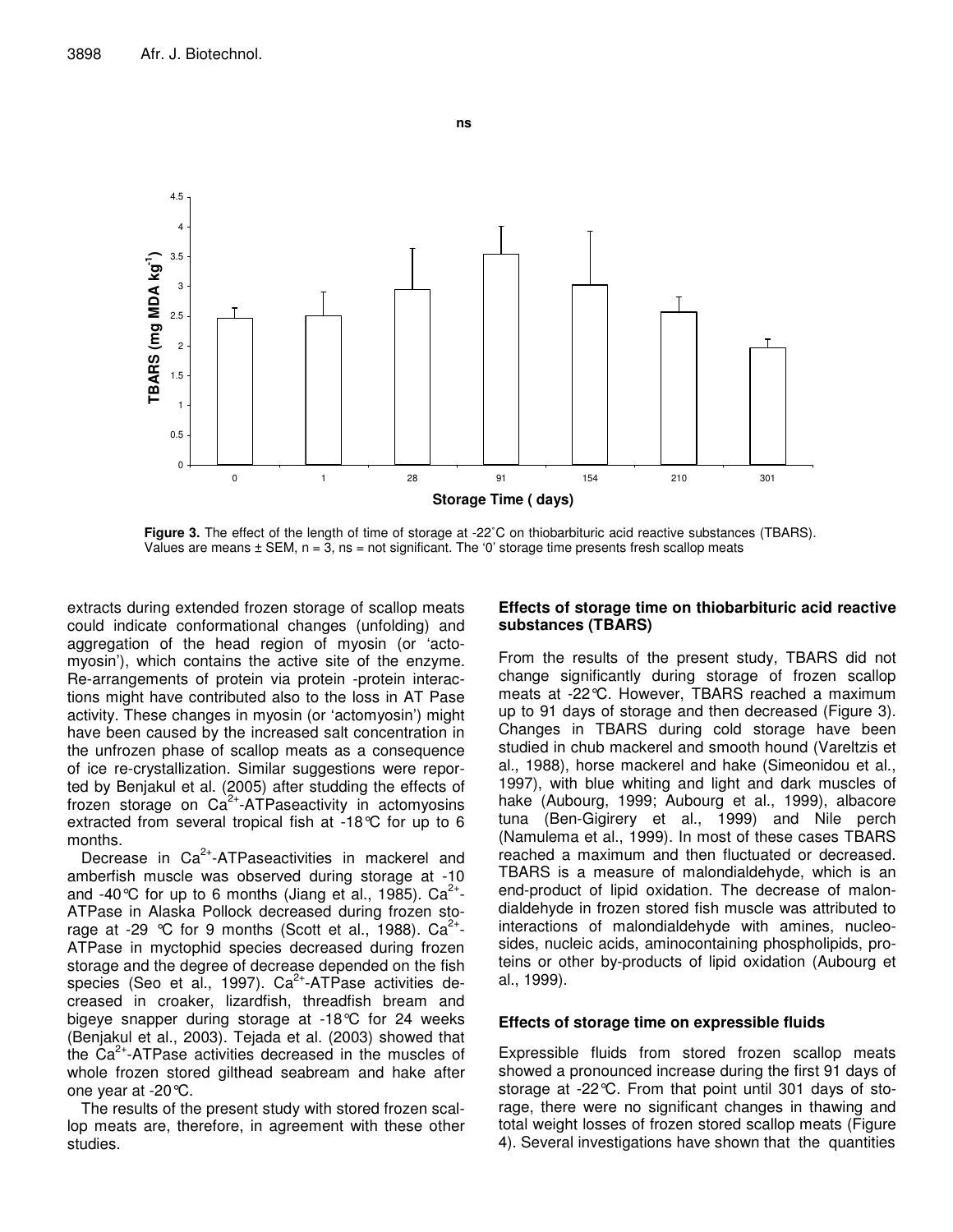

**Figure** 4. The effect of the length of time of storage at -22<sup>°</sup>C on expressible fluids. Values are means  $\pm$  SEM, n = 15. Groups with different letters (a, b, c) are significantly different (*P*<0.05). The '0' storage time presents fresh scallop meats

of exudates are influenced from the time a meat product is kept in the frozen state. This was the case with frozen stored turbot (Chevalier et al., 2001), round sardines (Suarez et al., 2002), whole and gutted seabream (Huidobro and Tejada, 2004) and Nile perch (Namulema et al., 1999; Natseba et al., 2005).

Therefore the length of time of storage at -22°C affected the quantities of the exudates of frozen scallop meats.

Expressible fluids were related significantly with  $Ca^{2+}$ -ATPase activities in actomyosin extracts from frozen stored scallop meats (Table 1). This observation suggests that the water holding capacity of frozen stored scallop meats was possibly affected by the denaturation of myofibrillar proteins, as measured by the Ca<sup>2+</sup>-ATPase activities in actomyosin extracts. Similar suggestions were reported by Benjakul et al. (2003) for several tropical fish species.

# **Effects of storage time on instrumental texture Measurements**

The peak shear forces obtained from the fresh scallop meats were significantly higher than those of frozen and immediately thawed scallop meats (Figure 5). This means that the freezing process itself caused softening of raw scallop meats. Freezing and thawing cause lysis of lysosomes and release into sarcoplasm of proteases, which cause breakdown of muscle proteins and conesquent tissue-softening (Civera et al., 1996; Pan and Yeh, 1993). Therefore, it is likely that the freezing process itself causes release of proteolytic enzymes from lysosomes of scallop meats with concomitant softening of their tissue.

From the results of the present study, there was no sign of a tendency for peak shear values of frozen scallop meats to change in up to 301 days of storage at -22°C (Figure 5). Similarly, it has been reported that shear strength values from frozen stored gilthead seabream did not change in up to 9 months of storage at -20°C (Pastor et al., 1999). Tissue toughening is common to many lowfat fish species stored at subzero temperatures. This is the case with minced European hake (Careche and Tejada, 1991), cod and haddock (Badii and Howell, 2002). The changes in the texture of fish muscle during frozen storage have been associated with the denaturation and aggregation of myofibrillar proteins, among other causes (Haard, 1992; Mackie, 1993). The composition of scallop meats is somewhat similar to white flesh of less fatty fish (Webb et al., 1969). Moreover, the results of the present study show a significant effect of storage time on denaturation of actomyosin extracted from frozen stored scallop meats. Thus, scallop meats were expected to toughen with time in frozen storage. However, factors related to tissue softening, e.g. release of proteases from lysosomes and cell disruption by ice crystals formation, may also exist in frozen and thawed seafoods and counteract the tissue-toughening factors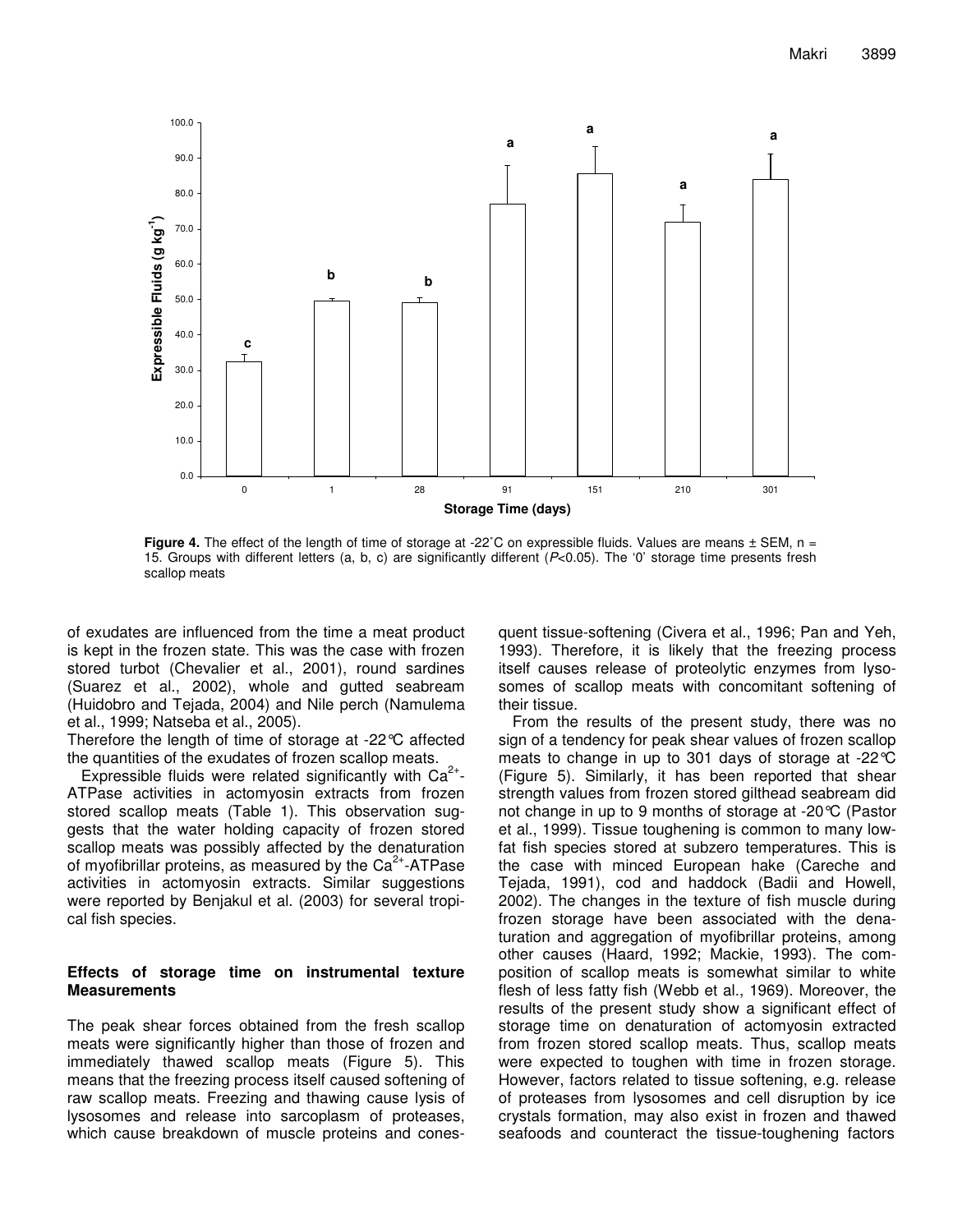|                           | <b>Storage</b><br>time | <b>HADH</b> | <b>Expressi</b><br>ble Fluids | $Ca2+$ -<br><b>ATPase</b> | TBARS | <b>Instrument</b><br>al Texture |
|---------------------------|------------------------|-------------|-------------------------------|---------------------------|-------|---------------------------------|
| Storage Time              |                        |             |                               |                           |       |                                 |
| HADH                      | 0.343                  |             |                               |                           |       |                                 |
| <b>Expressible Fluids</b> | 0.782                  | 0.697       |                               |                           |       |                                 |
| $Ca2+ - ATPase$           | $-0.929**$             | $-0.561$    | $-0.860*$                     |                           |       |                                 |
| TBARS                     | $-0.527$               | 0.470       | $-0.043$                      | 0.219                     |       |                                 |
| Instrumental Texture      | 0.083                  | 0.376       | $-0.023$                      | $-0.312$                  | 0.455 |                                 |
| Flavour                   | $-0.938**$             | $-0.481$    | $-0.819*$                     | $0.921*$                  | 0.472 | $-0.040$                        |
| Texture                   | $-0.987**$             | $-0.443$    | $-0.799*$                     | $0.964**$                 | 0.447 | $-0.182$                        |
| Acceptability             | $-0.953**$             | $-0.442$    | $-0.851*$                     | $0.964*$                  | 0.412 | $-0.091$                        |

**Table 1.** Pearson's correlation coefficients between parameters of the stored frozen scallop meats.

\*Significant at level 5%. \*\* Significant at level 1%. Numbers without asterisk are not significant; degree of freedom = 5. Numbers in bold imply a strong relationship between the parameters.



**Figure** 5. The effect of the length of time of storage at -22°C on peak shear forces. Values are means  $\pm$  SEM, n = 15. Groups with different letters (a, b) are significantly different (P < 0.05). The '0'storage time presents fresh scallop meats.

(Srinivasan et al., 1997).

Thus, it is likely that factors which caused the two opposing effects, i.e. tissue-softening and tissue-toughening, might both have been active in frozen stored scallop meats; because of their counteraction, individual effects on textural changes in stored frozen scallop meats up to 301 days at -22°C might have been diminished.

# **Effects of storage time on sensory attributes**

According to the ratings of the sensory panel, the fresh scallop meats had a sweet to neutral taste and tender to slightly tough texture (ratings between 5 and 4). The frozen scallop meats stored for 301 days had neutral to slightly sour and rancid taste and slightly tough to tough and dry texture (ratings between 4 and 3; Table 2).

The overall acceptability ratings of frozen scallop meats stored at -22°C decreased significantly by 210 days (Table 2), but the mean acceptability score was more than 3 (that is, 'neither like or dislike') after 301 days of storage indicating that the scallop meats remained acceptable at the end of the storage period. Changes in flavour, texture and acceptance of stored frozen seafoods have been recorded by other workers. These changes are mainly dependant on species, pre-freezing treatment and time and temperature of frozen storage. Thus, Simeonidou et al. (1997) found that the taste and texture of horse mackerel and Mediterranean hake were reduced during 360 days of storage at -18°C, but these attributes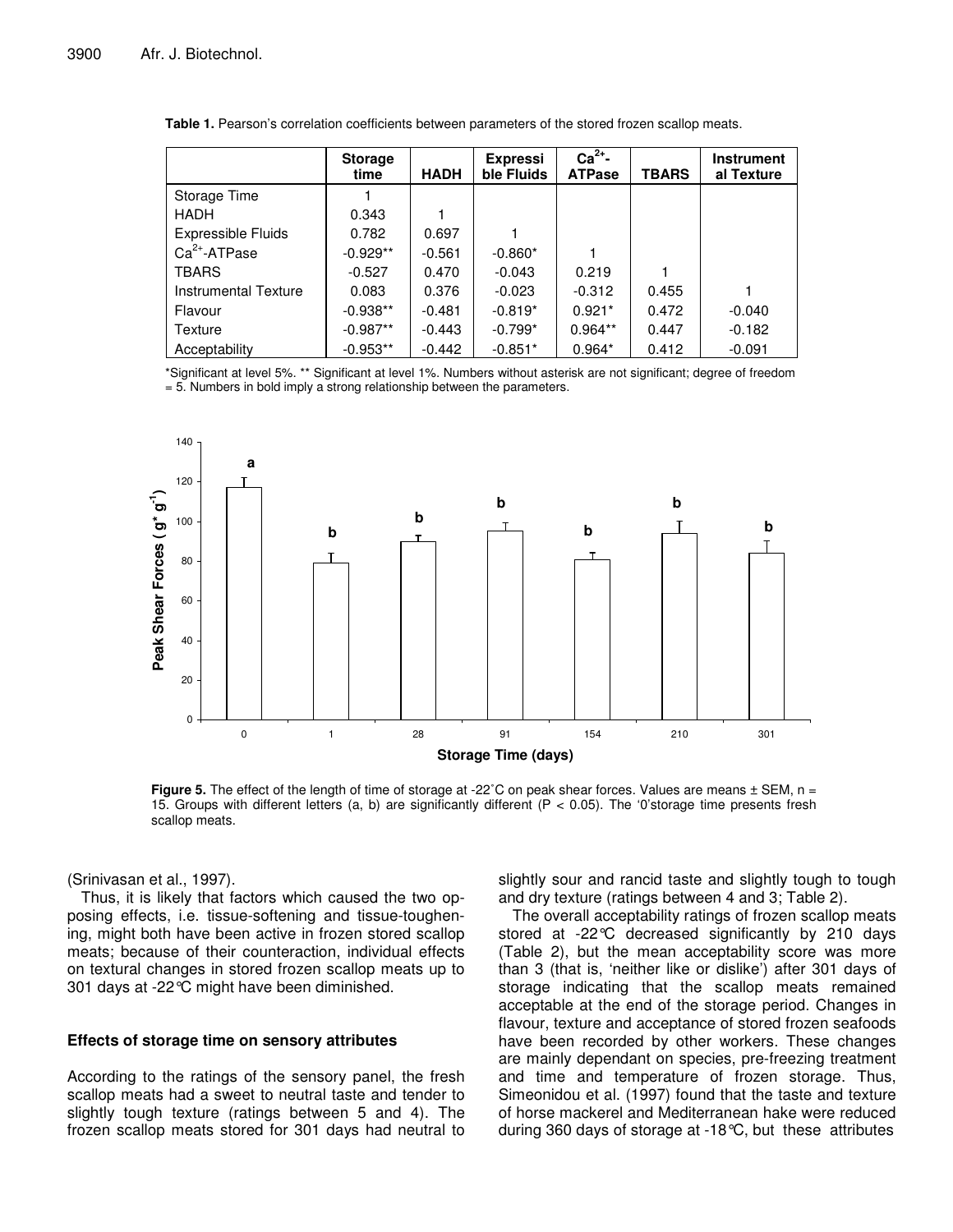| Storage time (days) | <b>Flavour</b>     | <b>Texture</b>    | Acceptability     |
|---------------------|--------------------|-------------------|-------------------|
|                     | $4.6 \pm 0.11$ a   | $4.6 \pm 0.14$ a  | $4.2 \pm 0.10$ a  |
|                     | $4.5 \pm 0.15$ a   | $4.6 \pm 0.22$ a  | $4.2 \pm 0.20$ a  |
| 28                  | $4.8 \pm 0.13$ ab  | $4.6 \pm 0.20$ ab | $4.4 \pm 0.20$ a  |
| 91                  | $4.2 \pm 0.20$ ab  | $4.1 \pm 0.17$ ab | $3.8 \pm 0.20$ ab |
| 154                 | $4.17 \pm 0.17$ ab | 4.0 $\pm$ 0.19 ab | $3.6 \pm 0.30$ ab |
| 210                 | $4.0 \pm 0.25$ ab  | $3.8 + 0.23$ ab   | $3.3 \pm 0.14$ b  |
| 301                 | $3.6 \pm 0.15$ b   | $3.5 \pm 0.22$ b  | $3.1 \pm 0.20$ b  |

**Table 2.** The effect of the length of time of storage at -22˚C on sensory attributes of scallop meats\*.

\*Means  $\pm$  S.E.M,  $n = 15$ . Values in the same column with different letter (a, b) are significantly different ( $P < 0.05$ ). The '0' storage time presents fresh scallop meats.

were still at an acceptable level at the end of the storage period. Namulema et al. (1999) showed that the texture, taste and overall acceptability of stored frozen Nile perch at -27°C for 10 weeks were similar to fresh fish. Yilmaz and Akpinar (2003) showed, also, that the frozen stored fillets of guitarfish at -18°C were acceptable after 6 months of storage. In addition, post-rigor scallop meats, frozen within 6 days after shucking, were acceptable after 6 months at -30°C (Chung and Merritt, 1991a).

The results of the present study are in agreement with these other studies and suggest that there was a loss in flavour, texture and overall acceptability of stored frozen scallop muscles during 301 days storage at -22°C, but that these products were in acceptable condition at the end of the storage period.

# **Correlations between parameters studied**

Ca<sup>2+</sup>-ATPase activities in actomyosin extracts from stored frozen scallop meats showed a significant correlation with the storage time and sensory attributes, including texture (Table 1). Significant correlations between parameters related to changes in myofibrillar proteins and sensory texture are recorded in the literature for stored frozen fish products. This is the case with stored frozen Patagonian hake at -20 and -30°C, (Ciarlo et al., 1985), stored frozen fillets and minces of hake at -18°C (Koning and Mol, 1991) and stored frozen minced sardines at -18°C (Verma et al., 1995). The commercial significance of these results is that non-sensory parameters which show satisfactory linear correlations with storage time and sensory attributes may be useful methods for assessing the quality of stored frozen seafoods for commercial purposes, which requires customer satisfaction. Therefore, Ca<sup>2+</sup>-ATPase activities may be reliable method for Industry to use for assessing the quality of frozen scallop meats during long term storage at -22°C.

# **Conclusions**

The results of the present study indicate that the length of

time of storage at -22°C affected the integrity of intracellular (mitochondria) organelles, reduced the water holding capacity, caused denaturation of myosin (or 'actomyosin') and affected the sensory attributes (flavour, texture and acceptability) of the frozen scallop meats. Most of these changes in scallop meats were more pronounced after 91 days of storage at -22°C. It can, therefore, be concluded that although the frozen scallop meats were in acceptable condition up to 301 days (that is, almost 10 months), holding of these products for up to three months (i.e. 91 days) at -22 °C may prevent the negative changes in muscle structure, water holding capacity, myofibrillar proteins and sensory quality which occur with longer storage.

Among the different indices checked,  $Ca<sup>2+</sup>$ -ATPase activities in actomyosin extracts may be useful for assessing the quality loss of the scallop meats stored frozen at -22°C, since a good linear correlation was obtained with time and scores of sensory attributes.

# **ACKNOWLEDGMENTS**

The author thanks all the staffs of the School of Life Sciences of The Robert Gordon University for their help and corporation during the experimental work of this study. The financial support from the Technological Educational Institute of Messolonghi, Greek Ministry of Education, is highly appreciated.

# **REFERENCES**

- Aubourg SP (1999). Lipid damage detection during the frozen storage of an underutilized fish species. Food Res. Int. 32: 497-502.
- Aubourg SP, Rey-Mansilla M, Sotelo CG (1999). Differential lipid damage in various muscle zones of frozen hake (Merluccius merluccius). Z Lebensm Unters Forsch A 208: 189-193.
- Aurell T, Dagbjartsson B, Salomonsdottir E (1976). A comparative study of freezing qualities of seafoods obtained by using different freezing methods. J. Food Sci. 41: 1165-1167.
- Badii F, Howell NK (2002). Changes in texture and structure of cod and haddock fillets during frozen storage. Food Hydr.16: 213-219.
- Ben-Gigirery B, Vieites Baptista De Sousa JM, Villa TG, Velazquez JB (1999). Chemical changes and visual appearance of albacore tuna as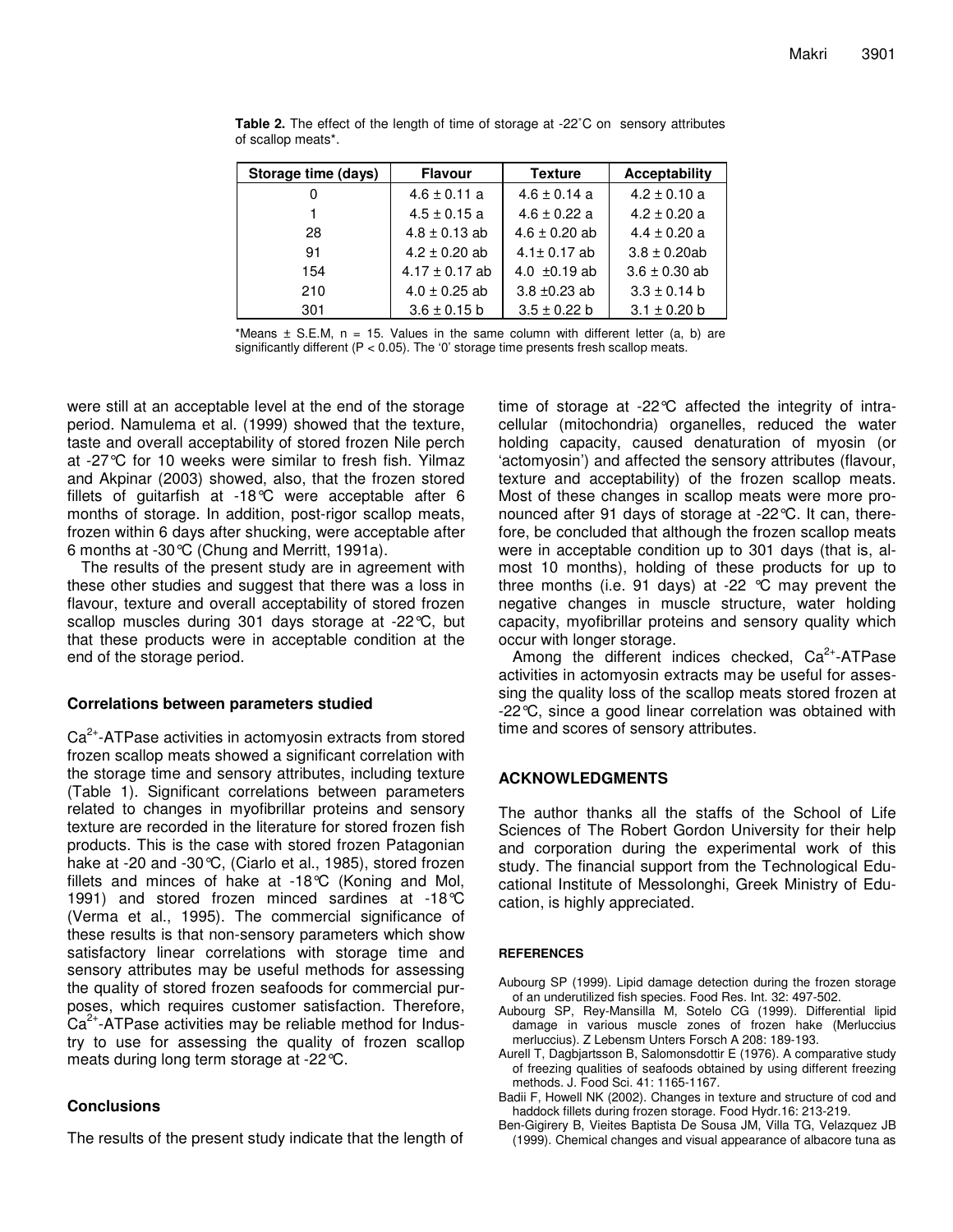related to frozen storage. J. Food Sci. 64: 20-24.

- Benjakul S, Visessanguan W, Thongkaew C, Tanaka M (2003). Comparative study on physicochemical changes of muscle proteins from some tropical fish during frozen storage. Food Res. Int.36: 787- 795.
- Benjakul S, Visessanguan W, Thongkaew C, Tanaka M (2005). Effect of frozen storage on chemical and gel-forming properties of fish commonly used for surimi production in Thailand. Food Hydr. 19: 197-207.
- Bevilaqua A, Zaritzky NE, Calvelo A (1979). Histological measurements of ice in frozen beef. J. Food Technol. 14: 237-251.
- Brand AR (1991). Scallop ecology: distributions and behaviour. In Scallops: Biology, Ecology and Aquaculture, pp. 517-569 (Ed Shumway SE). Amsterdam, Netherlands: Elsevier Science Publishers.
- Careche M, Tejada M (1991). Effect of added lipids on the texture of minced hake, megrim and sardine during frozen storage. Z Lebensm Unters Forsch 193: 533-537
- Carvajal PA, MackDonald GA, Lanier TC (1999). Cryostabilization mechanism of fish muscle proteins by maltodextrins. Cryobiology, 38: 16-26
- Chen YL, Pan BS (1995). Freezing tilapia by airblast and liquid nitrogen-freezing point and freezing rate. Inter. J. Food Sci. Technol. 30: 167-173
- Chevalier D, Sequeira-Munoz A, Bail AL, Simpson BK, Ghoul M. (2001). Effect of freezing conditions and storage on ice crystal and drip volume in turbot (Scophthalus maximus). Evaluation of pressure shift freezing vs. air-blast freezing. Innov. Food Sci. Emer. Technol. 1: 193-201.
- Chung SL, Merritt H (1991a). On-board handling and freezing of the sea scallop, Placopecten magellanicus. Int. J. Food Sci. Technol. 26: 695-705.
- Chung SL, Merritt JH (1991b). Physical measures of sensory texture in thawed sea scallop meat. Inter. J. Food Sci. Technol. 26: 207-210.
- Ciarlo AS, Boeri RL, Giannini DH (1985). Storage life of frozen blocks of Patagonian hake (Merluccius hubbsi) filleted and minced. J Food Sci. 50: 722-726.
- Civera T, Rebufati P, Parisi E (1996). Pesce decongelato: Validita e limiti di alcuni metodi analitici e proposte per il loro utilizzo. Industrie Alimentari 35: 813-818.
- Dulfos G, Fur BL, Mulak V, Becel P, Malle P (2002). Comparison of methods of differentiating between fresh and frozen-thawed fish or fillets. J. Sci. Food Agric. 82: 1341-1345.
- Dyer WJ, Hiltz DF (1974). Comparative quality of fresh and of frozen and thawed scallop meats and post- thaw keeping quality during storage at 5 °C. Bull. Jpn. Soc. Scientific Fish. 40: 235-243.
- Food and Agricultural Organisation (FAO) (1977). Freezing in fisheries. Rome, Italy: Food and Agricultural Organisation (FAO). http://faostat.fao.org.;accessed September 2007
- Fernandez M, Mano S, Garcia de Fernando GD, Ordóñez JA, Hoz L (1999). Use of  $\beta$ -hydroxy-acyl-CoA-dehydrogenase (HADH) activity to differentiate frozen from unfrozen fish and shellfish. Euro. Food Res. Technol. 209: 205-208
- Fiske C, Subbarow Y (1925). The colorimetric determination of phosphorus. J. Biol. Chem. 66: 375-400.
- Garcia de Fernando GD, Fernández M, Diaz O, Ordóñez JA, Hoz L (1992). An objective method to differentiate between fresh and thawed trout meat. Archiv. Lebensm. 43: 13-14
- Gottesman P, Hamm R (1983). New biochemical methods of differentiating between fresh meat and thawed, frozen meat. Fleischwirtsch. 63: 219-221.
- Haard NF (1992). Biochemical reactions in fish muscle during frozen storage. (Ed Bligh E). Oxford, UK: Fishing New Books. Seafood Sci. Technol. pp. 176-209
- Hamm R (1986). Functional properties of the myofibrillar system and their measurements. In Muscle as Food, pp. 135-199, (Ed Bechtel PJ). Florida, USA: Academic Press, Inc.
- Hamm R, Gottesmann P (1982).Release of mitochondrial enzymes by freezing and thawing of meat: structural and analytical aspects. In: 28th European Meeting. Meat Research Workshop Congress. Vol. 1, pp. 152-155, Madrid.
- Hardy R, Smith JGM (1986). Catching and processing scallops and

queens. Torry Advisory Note 46. Aberdeen, UK

- Hoz L, Fernández M, Diaz O, Ordóñez JA, Pavlov A, Garcia de Fernando GD (1993). Differentiation of unfrozen and frozen-thawed kuruma prawn (Penaeus japonicus) from the activity of -hydroxyacyl-CoA-dehydrogenase (HADH) in aqueous extracts. Food Chem. 48: 127-129.
- Hoz L, Yustes C, Cámara JM, Ramos MA, Garcia de Fernando GD (1992).  $\beta$ -hydroxy-acyl-CoA dehydrogenase (HADH) differentiates unfrozen from frozen-thawed crawfish ( Procambarus clarkii ) and trout ( Salmo gairdneri ) meat. Inter. J. Food Sci. Technol. 27: 133- 136.
- Huidobro A, Tejada M (2004). Gilthead seabream (Sparus aurata) suitability for freezing and commercial alternatives. J. Sci. Food Agric. 84: 1405-1413.
- Hultin HO (1985). Characteristics of muscle tissue. In: Food Chemistry, pp. 725-789, (Ed Fennema OR). New York: Marcel Dekker, Inc.
- International Institute of Refrigeration (1986). Recommendations for the processing and handling of frozen foods. Paris, France: International Institute of Refrigeration.
- Jiang ST, Ho ML, Lee TC (1985). Optimization of the freezing conditions on mackerel and amberfish for manufacturing minced fish. J. Food Sci. 50: 727-732.
- Kawashima K, Yamanaka H (1992). Effects of storage temperatures on the post-mortem biochemical changes in scallop adductor muscle. Nippon Suisan Gakkaishi, 58(11): 2175-2180.
- Kawashima K, Yamanaka H (1995a). Effects of cold storage, freezing and thawing on browning of cooked scallop adductor muscle. Fish. Sci. 61: 1031-1034.
- Kawashima K, Yamanaka H (1995b). Effects of freezing and thawing on post-mortem biochemical changes in scallop adductor muscle. Fish. Sci. 61: 691-695.
- Kawashima K, Yamanaka H (1996). Free amino acids responsible for the browning of cooked scallop adductor muscle. Fish. Sci. 62: 293- 296.
- Koning A, Mol T (1991). Quantitative quality tests for frozen fish: soluble protein and free fatty acid content as quality criteria for hake (Merluccius capensis) stored at -18°C. J. Sci. Food Agric. 54: 449- 458.
- Love RM (1955). The expressible fluid of fish fillets. I-Nucleic acid as an index of cell damage in fillets frozen from both sides. J. Sci. Food Agric. 6: 30-37.
- Mackie IM (1993).The effects of freezing on flesh proteins. Food Rev. Int. 9: 575-610.
- Makri M, Melvin M, Xotos G, Doubi X (2007). The bio-chemical and sensory properties of gilthead seabrem (Sparua aura) frozenat differnt characteristic freezing times. J. Food Quality, 30: 970-992.
- Mason J (1983). Scallop and queen fisheries in the British Isles. Farnha, Surrey, UK: Fishing News Books.
- Namulema A, Muyonga JH, Kaaya AN (1999). Quality deterioration in frozen Nile perch (Lates niloticus) stored at -13 and -27°C. Food Res. Int. 32: 151-156.
- Natseba A, Lwalinda I, Kakura E, Muyanja CK, Muyonga JH (2005). Effect of pre-freezing icing duration on quality changes in frozen Nile perch (Lates niloticus). Food Res. Inter.38: 469-474.
- Pan BS, Yeh WT (1993). Biochemical and morphological changes in grass shrimp (Penaeus monodon) muscle following freezing by air blast and liquid nitrogen methods. J. Food Biochem.17: 147-160.
- Pastor A, Huidobro A, Tejada M (1999). Slaughter method and post mortem treatment affecting frozen storage of farmed gilthead seabream (Sparus aurata). In Proceeding of 29th WEFTA Meeting (Ed Georgaakis SA). Greece.
- Pavlov A, Garcia de Fernando GD, Diaz O, Fernández O, López D, Ordóñez JA, Hoz, L (1994). Effect of freezing on the β-hydroxy-acyl-CoA- dehydrogenase (HADH) activity of fish meat. Z Lebensm Unters Forsch 198: 456-468.
- Scott DN, Porter RW, Kudo G, Miller R, Koury B (1988). Effect of freezing and frozen storage of Alaska Pollok on the chemical and gelforming properties of surimi. J. Food Sci. 53: 353-357.
- Seo HS, Endo Y, Fujimoto K, Moku M, Kawaguchi K (1997). Denaturation of myofibrillar protein in myctophid fish during refrigeration and freezing storage. Fish. Sci. 63: 839-840.
- Shenouda SYK (1980). Theories of protein denaturation during frozen